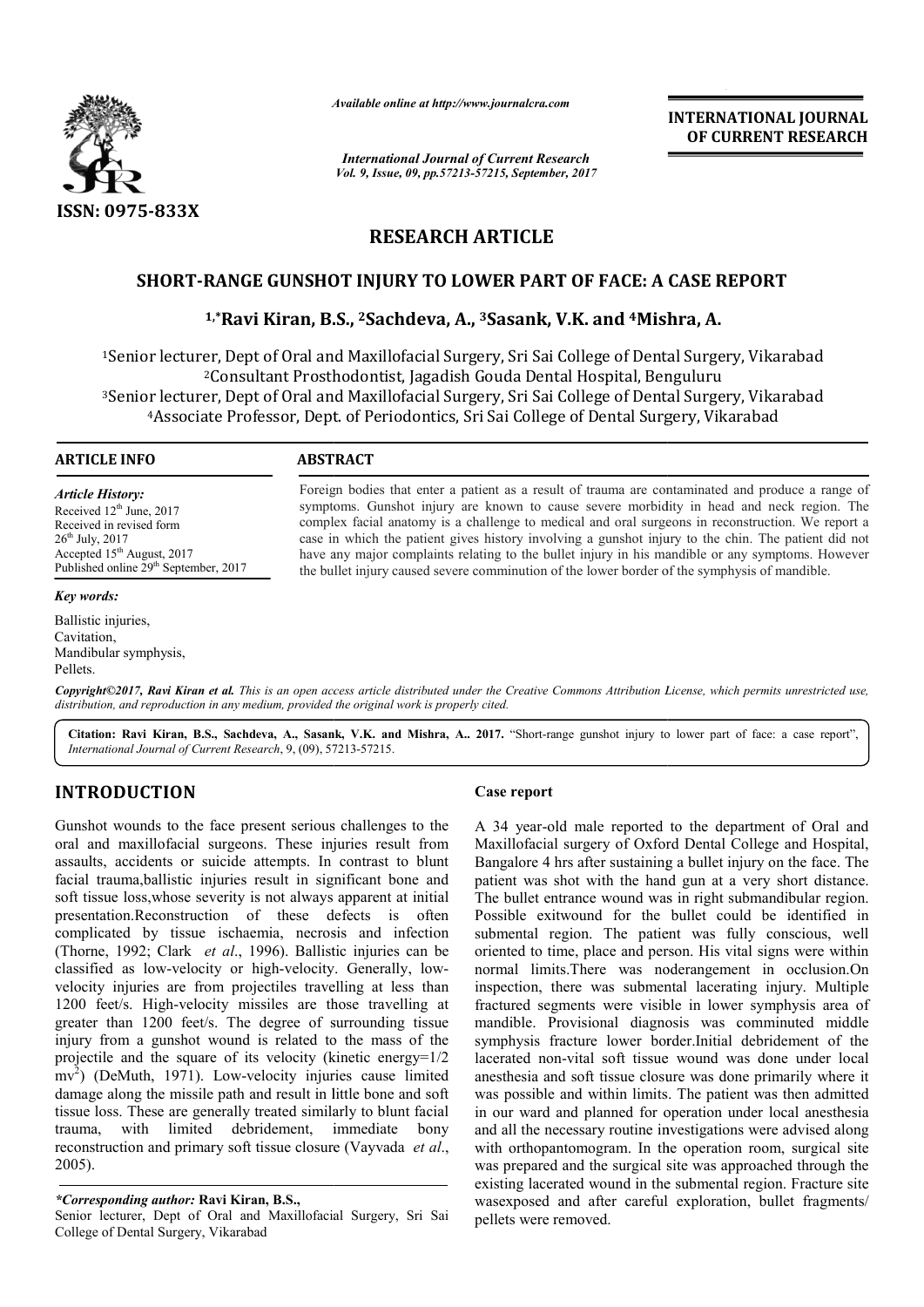The wound was then closed in 2 layers using 3 3-0 vicryl sutures and 3-0 mersilk for skin closure.



**Fig.1. Exit point of the Bullet**



**Fig.2. Removal of the bony fragments**



**Fig.3. Retrieval of the bullet pellets from the site**



**Fig. 4. Approximation of the surgical site** 

# **DISCUSSION**

From the patient's history, it can be deduced that the weapon From the patient's history, it can be deduced that the weapon used must have had a very low wounding capacity. The homemade gun which is also known as the muzzleloader, may be considered to be the most primitive kind of firearm. It carries pellets (charge) detonated by gunpowder in a ratio enough for its propulsion out of the weapon and to strike the target at high velocity causing serious damage. This high velocity shot from such a weapon at close range would cause fatal injuries (Wilson, 1999; Bahador, 2006), but such circumstances were not seen in our patient. Hence, we assumed that the charge gunpowder proportion must have been so high that the explosion of the small amount of gunpowder did not allow the pellets to gain sufficient velocity to overcome the resistance of not seen in our patient. Hence, we assumed that the charge gunpowder proportion must have been so high that the explosion of the small amount of gunpowder did not allow the pellets to gain sufficient velocity to overcome t like spread of bullets with a heavy concentration of them in the mental area with no evidence of a fatal exit wound causing them to remain lodged in the maxillofacial area. de gun which is also known as the muzzleloader, may be noticed to be the most primitive kind of firearm. It carries lets (charge) detonated by gunpowder in a ratio enough for propulsion out of the weapon and to strike the pread of bullets with a heavy concentration of them<br>al area with no evidence of a fatal exit wound ca<br>to remain lodged in the maxillofacial area.

Bullets crushes structures along its path thus causing temporarycavitation, shearing and compression of the structures and sometimes tears the structures (as with solid abdominal viscera) or stretching inelastic tissue (the brain). As tissues recoil and hot gases dissipate, soft tissue collapses tissues recoil and hot gases dissipate, soft tissue collapses<br>inwards, and hence, a permanent cavity is formed. Additionally, kinetic energy transfer occurs during retardation of the bullet and this may cause damage outside the tract. There are several factors influencing the efficiency of kinetic energy transfer which are 1. the kinetic energy of a body 2. proportional to mass and velocity3.Projectile's deformation and fragmentation4.Entrance profile and path travelled through the body and biological characteristics of thetissues (Newgard, 1992). High-velocity injuries have traditionally been assumed 1992). High-velocity injuries have traditionally been assumed to cause more damage than low-velocity ones have, anassumption that is still under dispute. A close-range, highvelocity gunshot wound can result in devastating facial disfigurement and disability in those who survive. Airway management is a major concern in patients with maxillofacial ballistic injuries because a compromised airway can lead to death. Although there are many options to secure airway,each has specific indications, and the choice ultimately depends on the patient's situation and the expertise of the trauma team (Lindsey, 1980; Hollier *et al*., 2001) Bullets crushes structures along its path thus causing<br>temporarycavitation, shearing and compression of the<br>structures and sometimes tears the structures (as with solid<br>abdominal viscera) or stretching inelastic tissue (th Additionally, kinetic energy transfer occurs during retardation of the bullet and this may cause damage outside the tract.<br>There are several factors influencing the efficiency of kinetic energy transfer which arel.the kine mass and velocity3.Projectile's deformation and<br>Entrance profile and path travelled through the<br>ogical characteristics of thetissues (Newgard, agement is a major concern in patients with maxil<br>stic injuries because a compromised airway can<br>h. Although there are many options to secure airw<br>specific indications, and the choice ultimately dep<br>patient's situation and